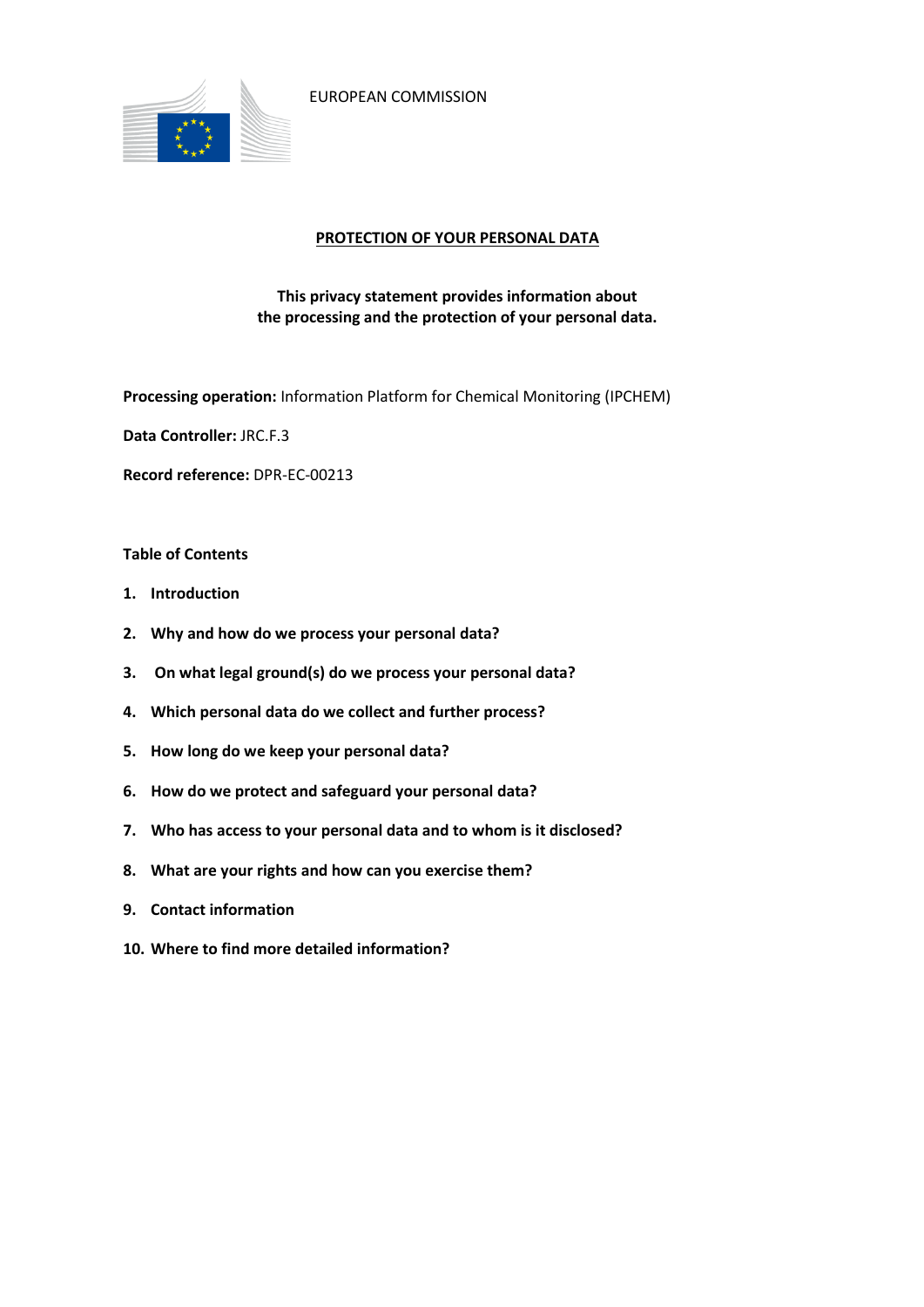# **1. Introduction**

The European Commission (hereafter 'the Commission') is committed to protect your personal data and to respect your privacy. The Commission collects and further processes personal data pursuant to [Regulation \(EU\) 2018/1725](https://eur-lex.europa.eu/legal-content/EN/TXT/?uri=uriserv:OJ.L_.2018.295.01.0039.01.ENG&toc=OJ:L:2018:295:TOC) of the European Parliament and of the Council of 23 October 2018 on the protection of natural persons with regard to the processing of personal data by the Union institutions, bodies, offices and agencies and on the free movement of such data (repealing Regulation (EC) No 45/2001).

This privacy statement explains the reason for the processing of your personal data, the way we collect, handle and ensure protection of all personal data provided, how that information is used and what rights you have in relation to your personal data. It also specifies the contact details of the responsible Data Controller with whom you may exercise your rights, the Data Protection Officer and the European Data Protection Supervisor.

The information in relation to processing operation "Information Platform for Chemical Monitoring (IPCHEM)" undertaken by JRC.F.3 is presented below.

## **2. Why and how do we process your personal data?**

Purpose of the processing operation: JRC.F.3 collects and uses your personal information to maintain and develop the IPCHEM platform. IPCHEM is an information platform, developed and managed by the JRC, under mandate of DG Environment. It provides access to chemical monitoring data, collected and owned by different European and National institutions and research organisations. IPCHEM promotes a more coherent approach to the generation, collection, storage and use of chemical monitoring data in relation to humans and the environment, through the creation of a platform for chemical monitoring data, as requested to the Commission by the COM (2012) 252. This helps identify links between exposure and epidemiological data in order to explore potential biological effects and lead to improved health outcomes.

IPCHEM is developed as a collaborative platform among the European Commission Services (ENV, SANTE, RTD, GROW, EMPL and JRC) and EU Agencies (EEA, ECHA, EFSA). DG ENV ensures coordination and decision making with other services on the scope, direction and possible functionalities for IPCHEM. The JRC is responsible for the scientific coordination and technical design and development of IPCHEM, for its maintenance and operation and for data handling and integration into IPCHEM.

The platform allows access to:

a) Data collections containing chemical concentration values collected in different media (soil, water, air, products, food, feed, humans) and

b) Metadata pages where general information for each data collection is displayed.

To be part of the IPCHEM platform, each Data Provider must compile and sign the IPCHEM Participation Form, annexed to the IPCHEM Data Policy and subsequently provide it to the JRC-IPCHEM team.

The provision and publication in IPCHEM of the metadata is mandatory; and in both cases it is the data provider that decides the access conditions of their data through IPCHEM.

The data collections are classified according to 4 thematic modules:

1) Environmental monitoring data,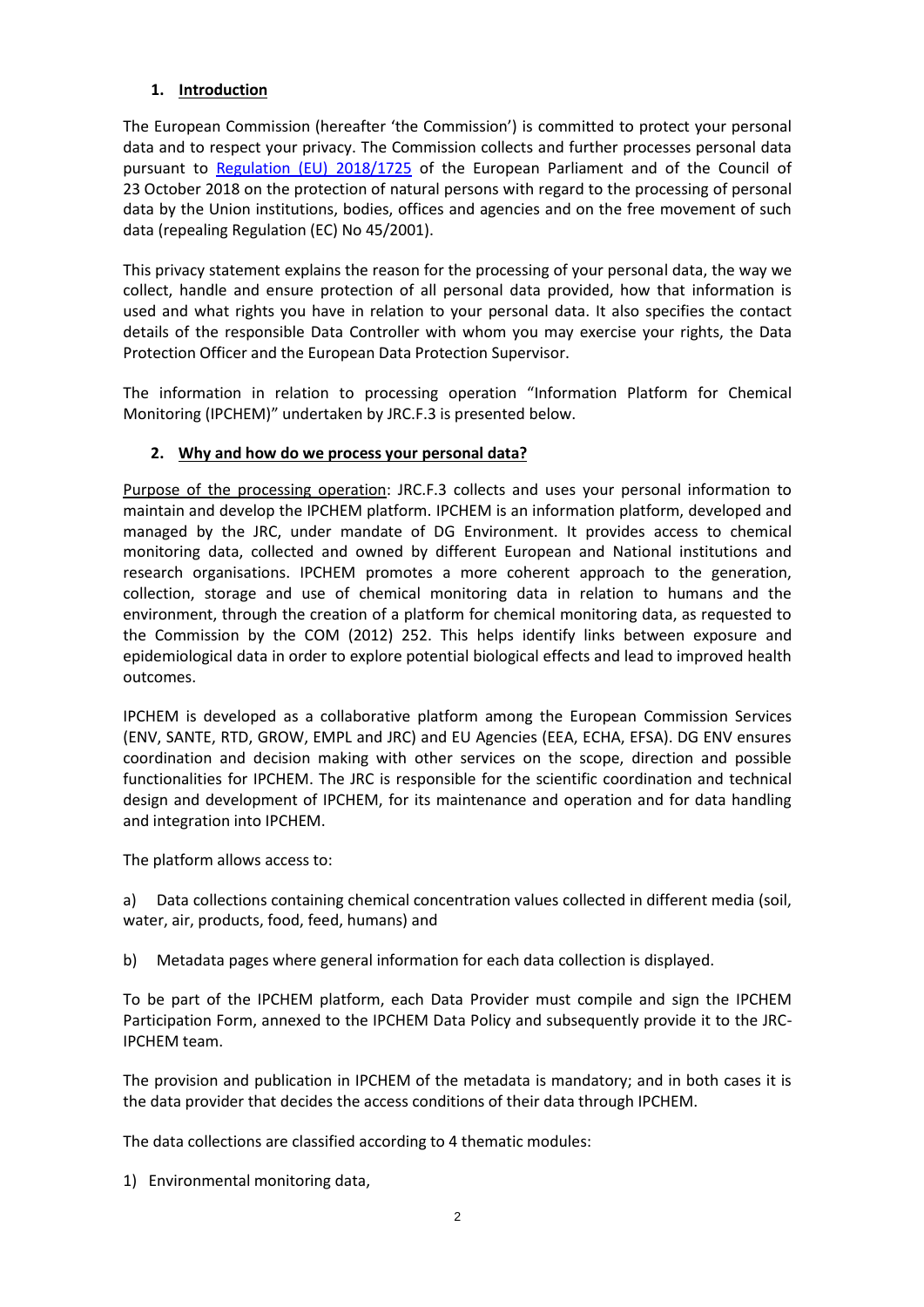- 2) Human Biomonitoring data,
- 3) Food and Feed monitoring data,
- 4) Products and Indoor air monitoring data

For all modules the data submitted to the JRC IPCHEM team is anonymised data.

Your personal data will *not* be used for an automated decision-making including profiling.

### **3. On what legal ground(s) do we process your personal data**

We process your personal data, because, according to Article 5(1)(d) you have given your consent to the processing of your personal data for one or more specific purposes. Registration of data subjects to access the e-services is purely on a voluntary basis. The persons concerned have unambiguously given their consents (Art. 5 (d) of Regulation (EU) 2018/1725).

We do not process **special categories of personal data**, therefore Article 10 of Regulation (EU) 2018/1725 does not apply.

## **4. Which personal data do we collect and further process***?*

In order to carry out this processing operation JRC.F.3 collects the following categories of personal data:

Personal data related to all data collections (metadata):

#### **Publicly available**

- Name of the organisation responsible of the data and/or
- Name of the organisation responsible of providing the data
- Point of Contact (s) Name/Surname
- Point of Contact (s) Email address

This Information is publicly available in the IPCHEM metadata web pages to allow the IPCHEM users to contact them.

### **Restricted access:**

JRC IPCHEM team also collects the user group of the users (based on EU Login access). These groups are:

- EU Commission and EU Agencies
- EU National Bodies
- General Public
- Specific and temporary research project group (expiring at the end of the research project)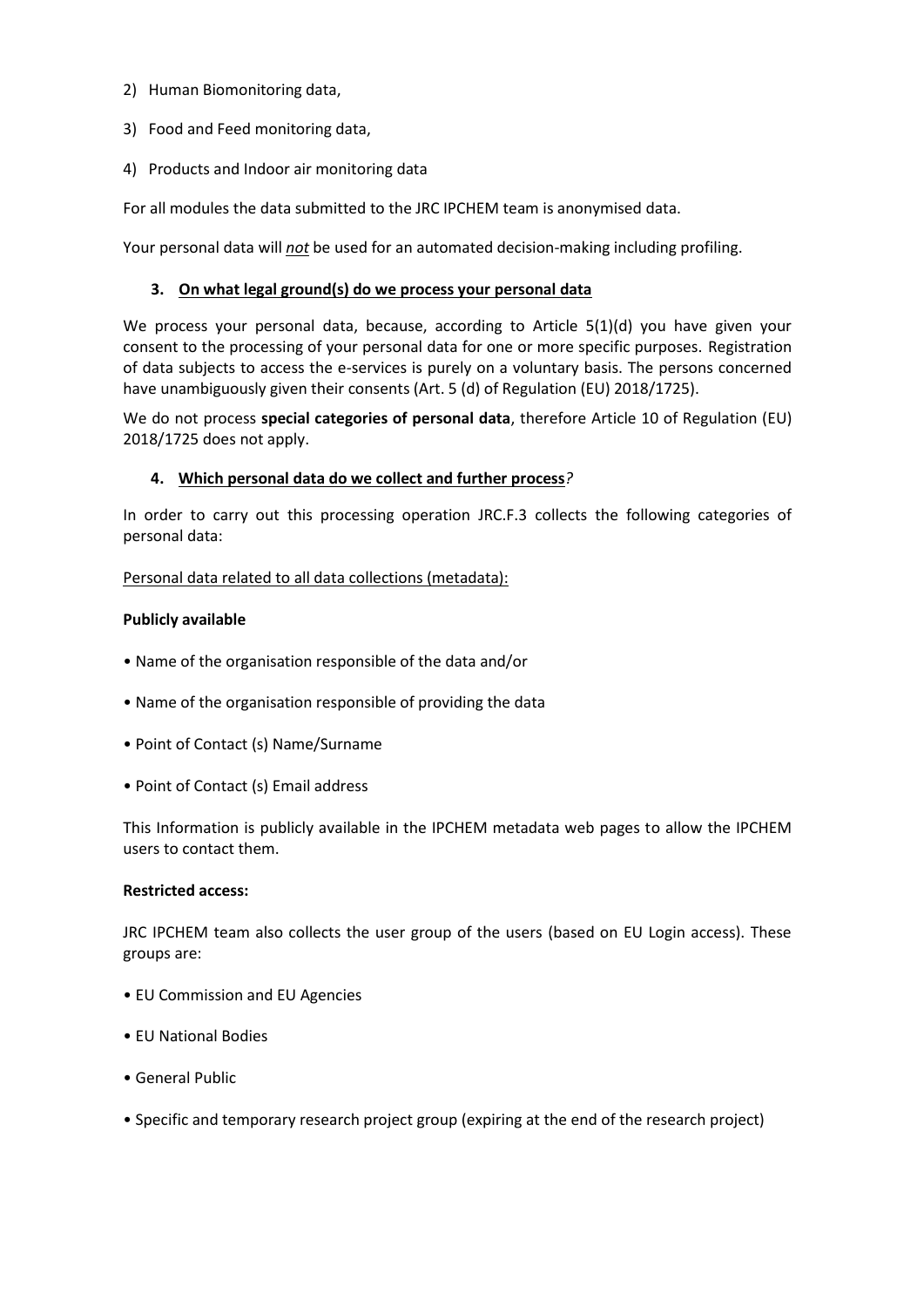The information about the metadata creator is requested in the metadata template but not published in the IPCHEM metadata web pages; the JRC IPCHEM team stores this information to contact them in case a revision/upgrade of the metadata content is needed.

### For environmental data:

Although the data collections integrated into IPCHEM do not contain data on the landownership, in practice, it is possible for some data collections, to retrieve data about the land owner via the location where a sample for chemical analysis has been collected: usually a monitoring station that could be retrieved from the IPCHEM via the geographical coordinates of the sampling. The chemical concentration data could be combined, in particular when measuring chemicals in environmental media (e.g. soil, water, air), with the geographic coordinates of the sampling station and represented as point on a map.

## For human biomonitoring data:

Data on concentrations of chemicals in human matrices (such as blood, urine, human milk, saliva, hair, teeth, faeces etc.) which can be considered "health data".

HBM data are only accepted as aggregated / anonymous data, which are not considered personal data.

Geographical data or location, generalised and usually represented by an area (e.g. a country or a region).

# **5. How long do we keep your personal data?**

JRC.F.3 only keeps your personal data for the time necessary to fulfil the purpose of collection or further processing, namely for:

- **Security data/Log files and IP addresses**: Stored for a maximum of 1 year. In the context of investigations related to security incidents, personal data could be further processed following notification DPO-3783-2 DIGIT Cybersecurity operations, where a different retention period applies.
- Title, first name and last name of person, username, professional e-mail address
	- o Data will be stored on the site as long as the registered user is active, and no request has been made by the registered user to the IPCHEM team to remove him/her from the e-service. After two years of continuous inactivity or upon email request from the user, his/her data will be removed.
- Metadata (contact details of data providers): can be updated in case of changes and will be kept as long as there is no request to remove the data.

# **6. How do we protect and safeguard your personal data?**

All personal data in electronic format (e-mails, documents, databases, uploaded batches of data, etc.) are stored on the servers of the European Commission. All processing operations are carried out pursuant to the [Commission Decision \(EU, Euratom\) 2017/46](https://eur-lex.europa.eu/legal-content/EN/TXT/?qid=1548093747090&uri=CELEX:32017D0046) of 10 January 2017 on the security of communication and information systems in the European Commission.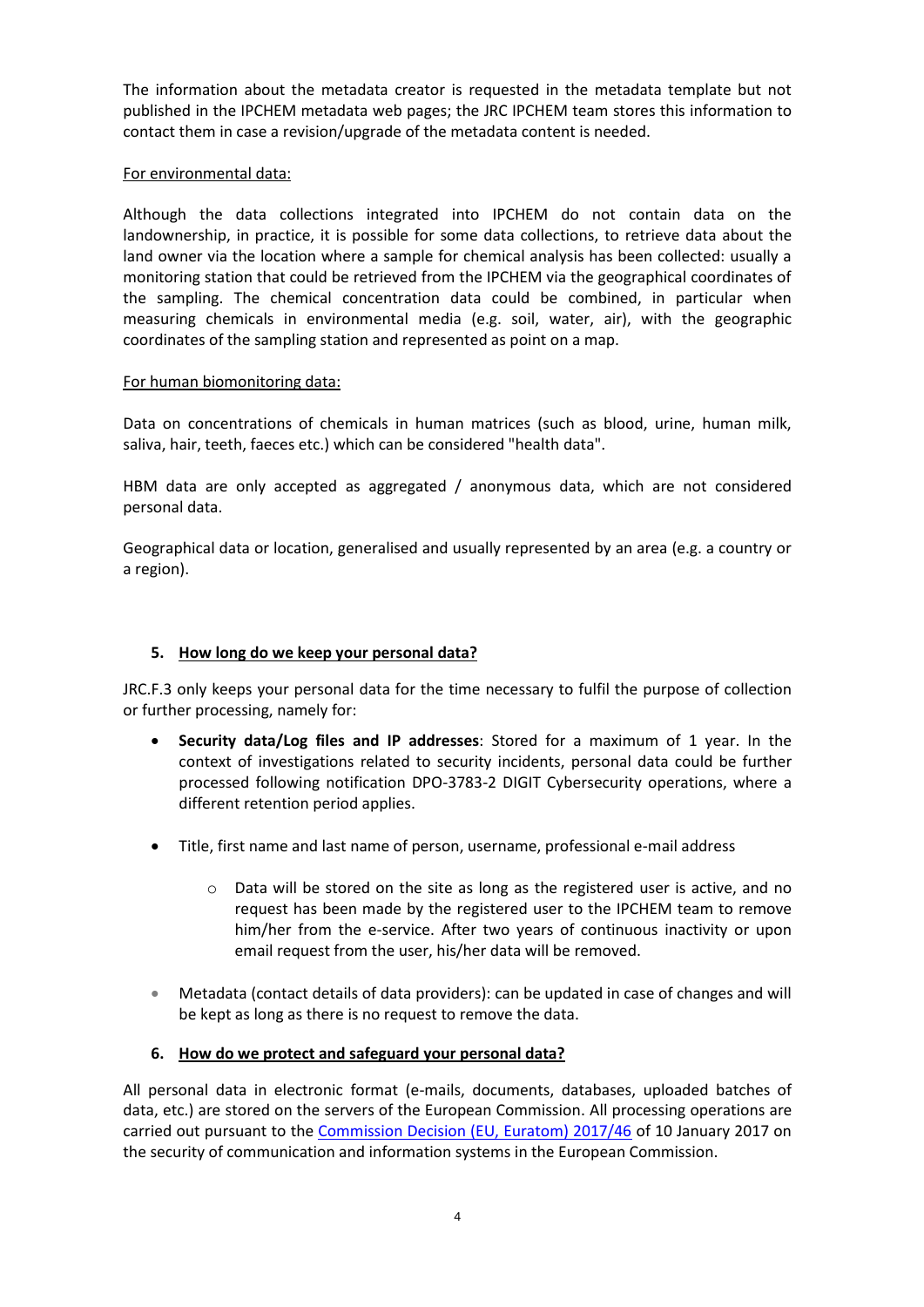The Commission's contractos are bound by a specific agreement for any processing operations of your data on behalf of the Commission, and by the confidentiality obligations deriving from the transposition of the General Data Protection Regulation in the EU Member States ('GDPR' [Regulation \(EU\) 2016/679.](https://eur-lex.europa.eu/legal-content/EN/TXT/?uri=celex%3A32016R0679)

In order to protect your personal data, the Commission has put in place a number of technical and organisational measures in place. Technical measures include appropriate actions to address online security, risk of data loss, alteration of data or unauthorised access, taking into consideration the risk presented by the processing and the nature of the personal data being processed. Organisational measures include restricting access to the personal data solely to authorised persons with a legitimate need to know for the purposes of this processing operation.

# **7. Who has access to your personal data and to whom is it disclosed?**

Access to your personal data is provided to the Commission staff responsible for carrying out this processing operation and to authorised staff according to the "need to know" principle. Such staff abide by statutory, and when required, additional confidentiality agreements.

- Contact details of the Data owner/provider are publicly available in the IPCHEM metadata web pages.
- The access to other personal data is allowed only to authorised staff (i.e. The JRC IPCHEM team) according to the "need to know" principle (different levels of access can be assigned).

## **8. What are your rights and how can you exercise them?**

You have specific rights as a 'data subject' under Chapter III (Articles 14-25) of Regulation (EU) 2018/1725, in particular the right to access, rectify or erase your personal data and the right to restrict the processing of your personal data. Where applicable, you also have the right to object to the processing or the right to data portability.

If a data provider, wishes to verify, correct and/or delete personal data he/she must send an email to the JRC-IPCHEM team functional mailbox. You have the right to object to the processing of your personal data, which is lawfully carried out pursuant to Article 5(1)(a).

You can exercise your rights by contacting the Data Controller, or in case of conflict the Data Protection Officer. If necessary, you can also address the European Data Protection Supervisor. Their contact information is given under Heading 9 below.

Where you wish to exercise your rights in the context of one or several specific processing operations, please provide their description (i.e. their Record reference(s) as specified under Heading 10 below) in your request.

#### **9. Contact information**

#### - **The Data Controller**

If you would like to exercise your rights under Regulation (EU) 2018/1725, or if you have comments, questions or concerns, or if you would like to submit a complaint regarding the collection and use of your personal data, please feel free to contact the Data Controller:

[jrc-ipchem-support@ec.europa.eu.](mailto:jrc-ipchem-support@ec.europa.eu)